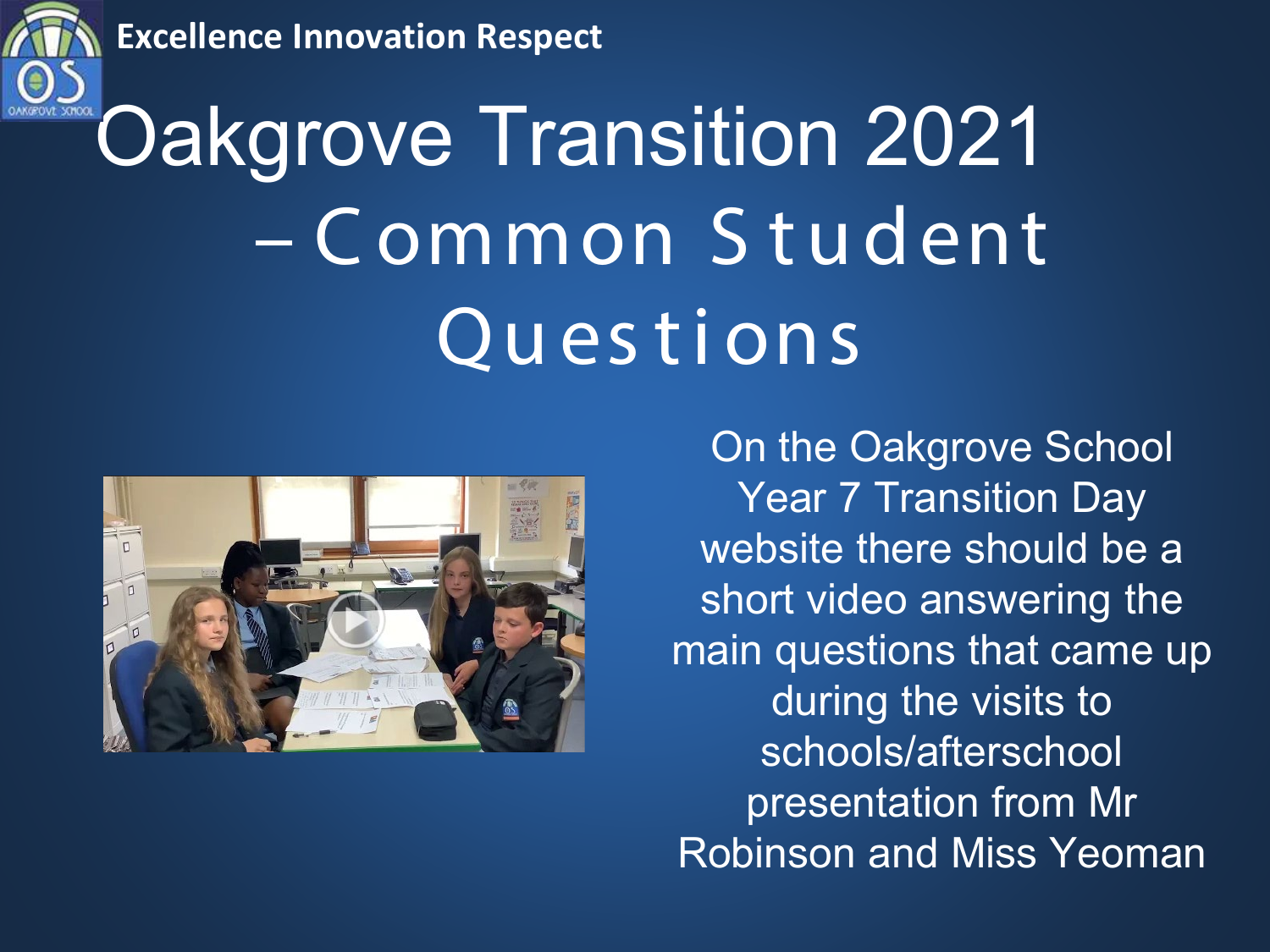#### **Excellence Innovation Respect**



# **Oakgrove Transition** 2021 - Common Student Questions

#### **How Did Other People Feel?**

A lot of your worries are probably similar to those others had when they moved up to secondary school. Read some of the comments from current secondary school students below:

I was worried about getting lost, but the I was worried about the new school wasn't as big as I had thought. lessons that I hadn't done before but I love them now. There are more options for PE, I was worried the teachers would be scary and DT, music and art are all and shout a lot, but they were friendly and better than in primary school! helpful just like my primary teachers. I was worried about how much work I was worried about getting to lessons and homework there would be, and on time, but there were lots of that I wouldn't understand it. I didn't students willing to help. They were need to worry; the work was linked really friendly and pointed us in the to what we already knew so it wasn't right direction if we got lost. much harder than primary. I was worried about bullying. In the I was worried about not making first week at school our form tutors friends, but now I have new friends as talked to us about the bullying policy well as my friends from primary school. and who we could talk to if we saw You spend lots of time together in any bullying in school. I felt safe

Remember to also read through the Transition Information booklet pages 13-15 will give some helpful hints on this area too!

lessons and form time so there are lots of chances to get to know people.

knowing that my teachers were there

to speak to if I had any worries.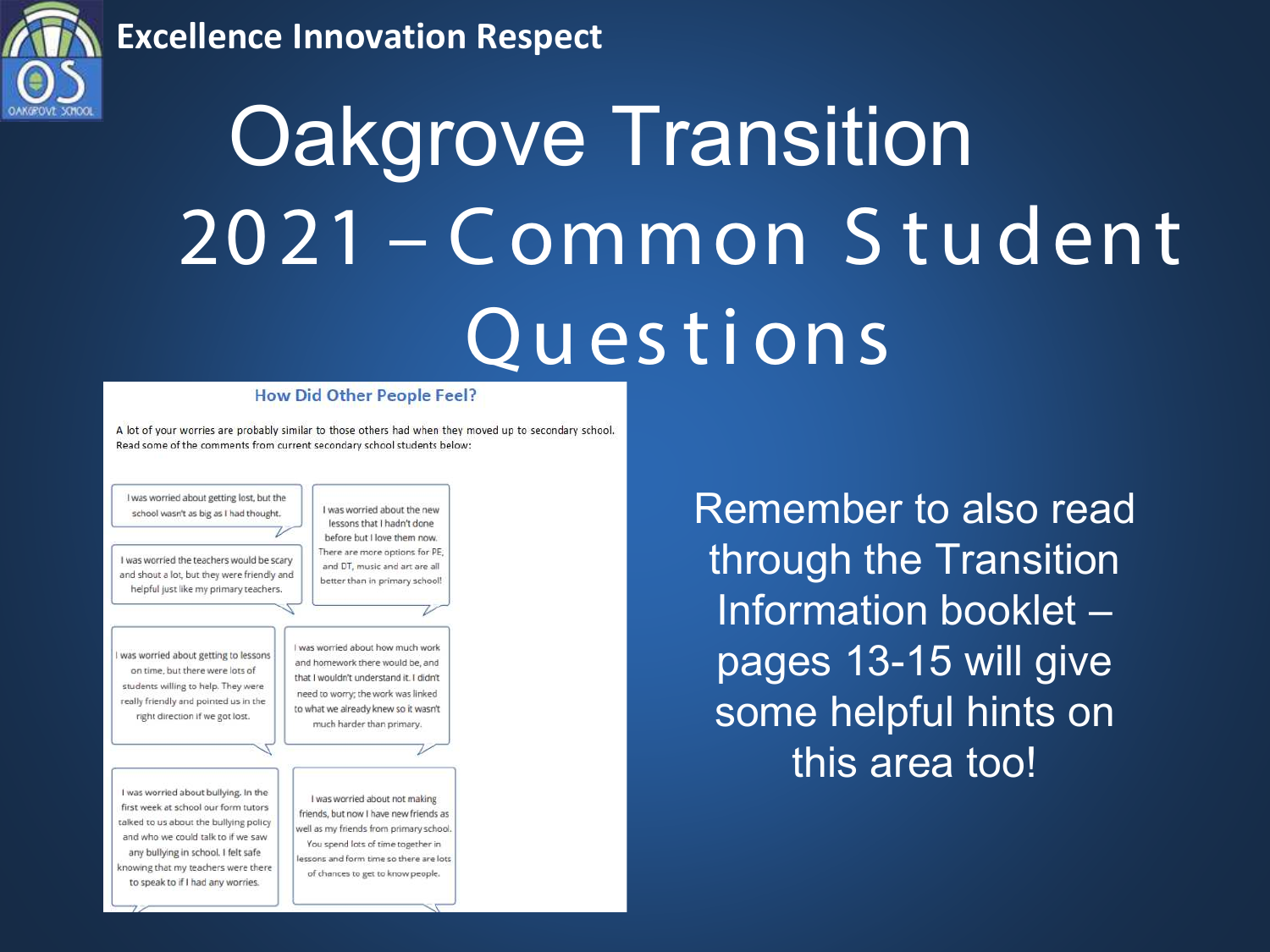#### What do I do if I'm late getting to school?

If there is a **legitimate reason** for you being late then get your parents/carers to write a note in your planner (or on paper) with the reason, include their signature and name and get them to date it. This will mean you have no further consequences. If you arrive late without a note then an L code will be issued and a break/lunch detention set. Regular lateness can result in reports and other sanctions.

#### What happens if I forget my pencil case?

If this is a off one mistake then speak to your tutor or friends and see if they can lend you some equipment for the day. If you have a key worker (SEND students) let them know and they will be able to help you. Some students might have ongoing problems with organisation issues and they might benefit from our 'equipment checks' club which meets in the morning. Discuss any concerns in September with your form tutor.

#### How much homework will I get in Year 7 at Oakgrove School?

Most of your subjects will set weekly homework for you (there are a few exception like RE where it is fortnightly or drama where they do not normally set homework). Homework should be completed on the night its set and should take no more than 1-1.5 hours per night. Completing the homework when its set will mean its clearer in your memory, you have time to speak to the teacher if you have an issue and large amounts don't build up requiring long time scales to complete them. Again speak to your tutor or look at going to homework club if you are worried about keeping on top of this in September.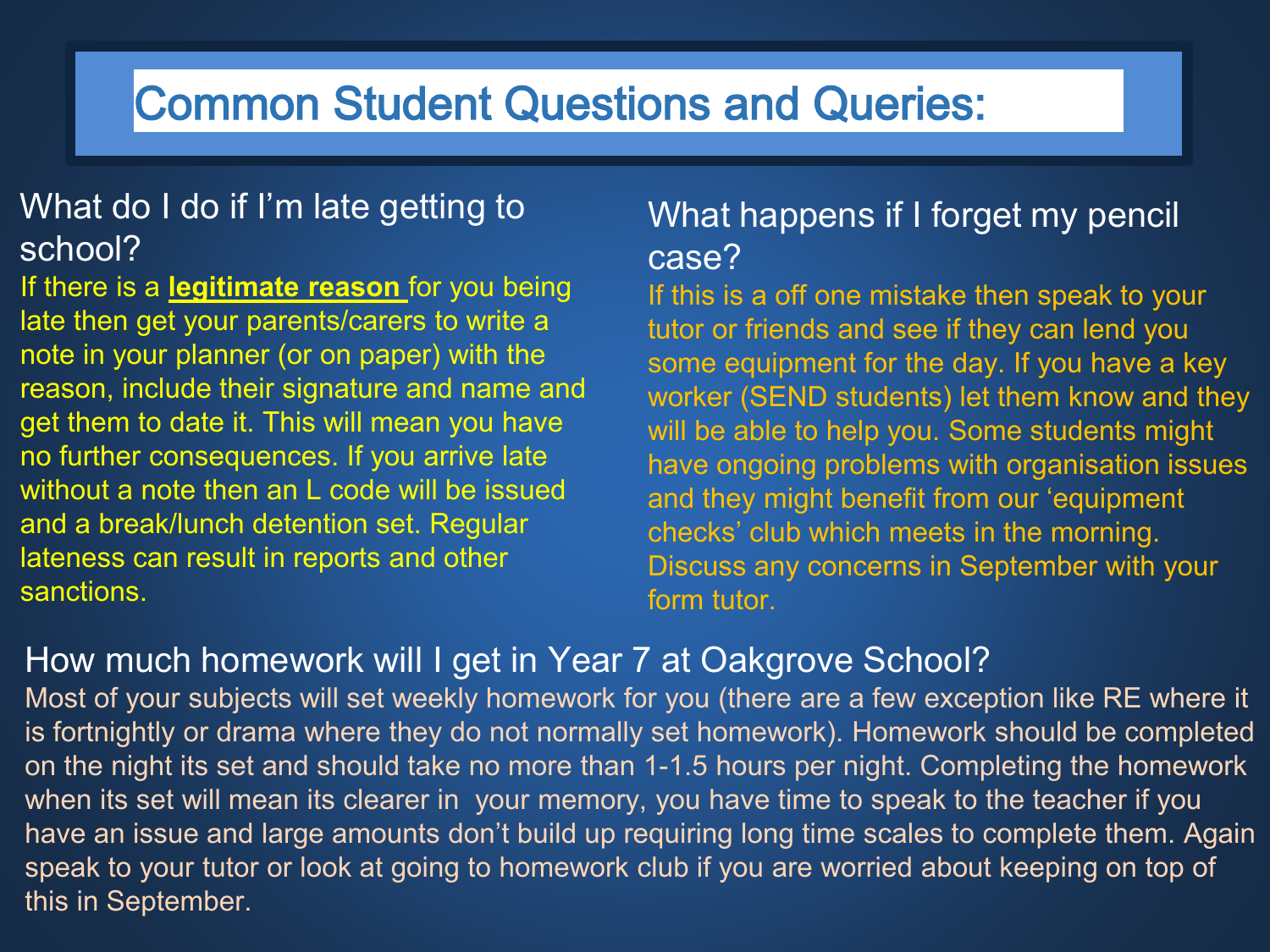#### What should I do if get stuck completing a homework task?

If a task set is causing you problems then the best thing to do is to speak to the classroom teacher about it. Depending on when the homework is due this might be at the end of a lesson or the following day. If you are unable to find the teacher then you could try contacting them on their email or speaking to your tutor for advice. You could also ask other people in the class what they did or for some support?

Can I bring a packed lunch to school? Yes of course – students have the choice to bring their own food in or buy food in school. You can choose to do different things on different days e.g. packed lunch on Monday and school lunch on Tuesday. You will be given some extra time to get you settled and more familiar with the break/lunch set up so try not worry about this.

Can I get a locker? Yes lockers are available to purchase (but not all students choose to have them). Information regarding this has been sent to parents/carers so speak to them when you get home.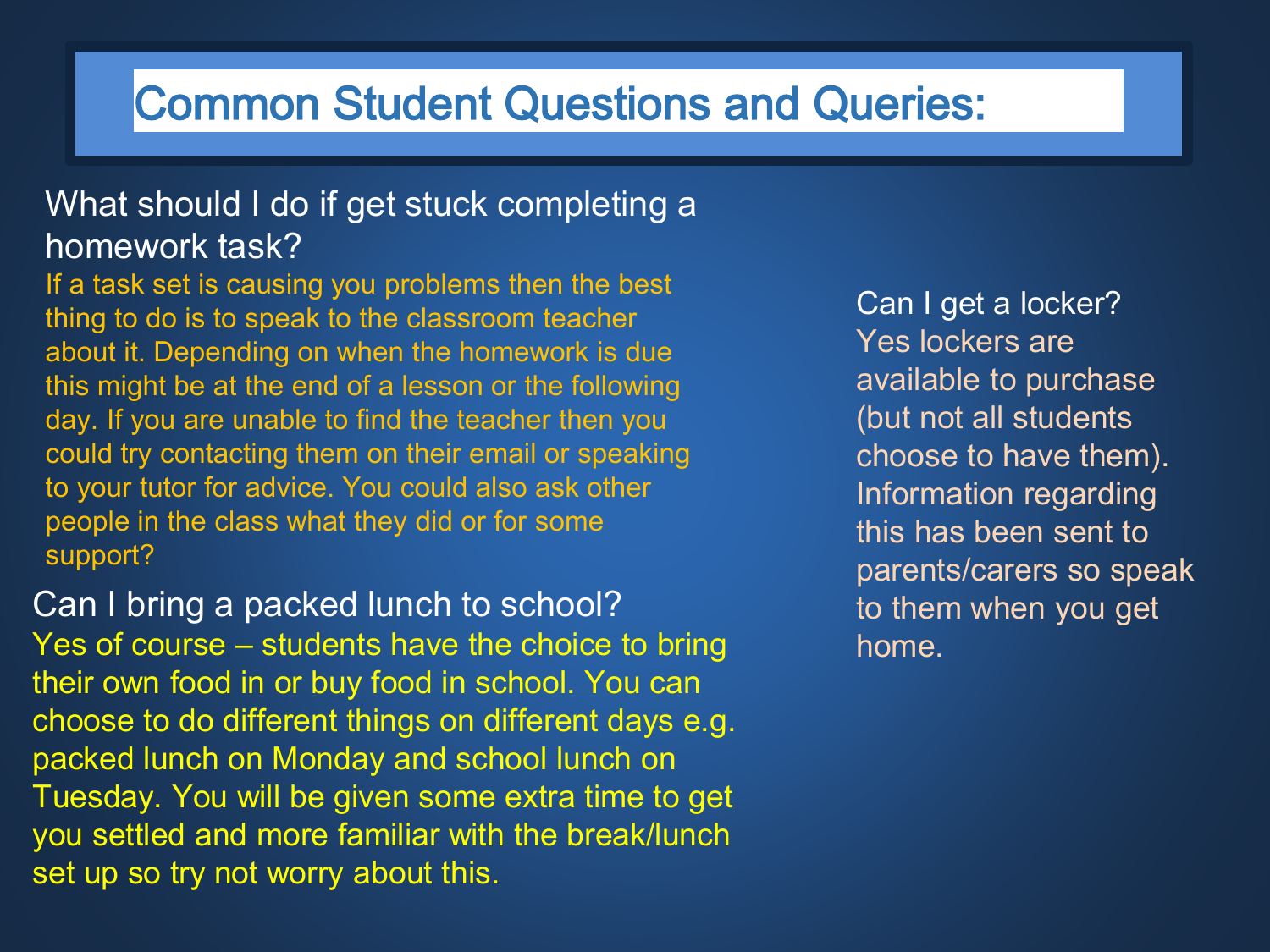#### What happens if I'm unwell and can't come into school?

If you're poorly and too unwell to come into school then get a parent/carer to contact the school and notify us using either the school line 01908 545300 and follow the links to report an absence. Or Parents/carers can also do this using their phone to text 07860 097184 or email (see school website for full website).

What should I do if I don't know/get on with anyone in my tutor group? If you're coming from a school where you're the only person then try not to be too nervous. There will be lots of new people to meet in both your tutor group and your lessons. Try to speak to lots of people and work out who you might get a long with and want to be friends with.

### Can I get food in the school canteens?

Yes at both break and lunch time there will be a variety of food and drink available to buy if you wish. You will need to have an account set-up (not on your first few days though so you can bring cash then) for our cashless catering system. If you have any problems with this then please go and speak to student services.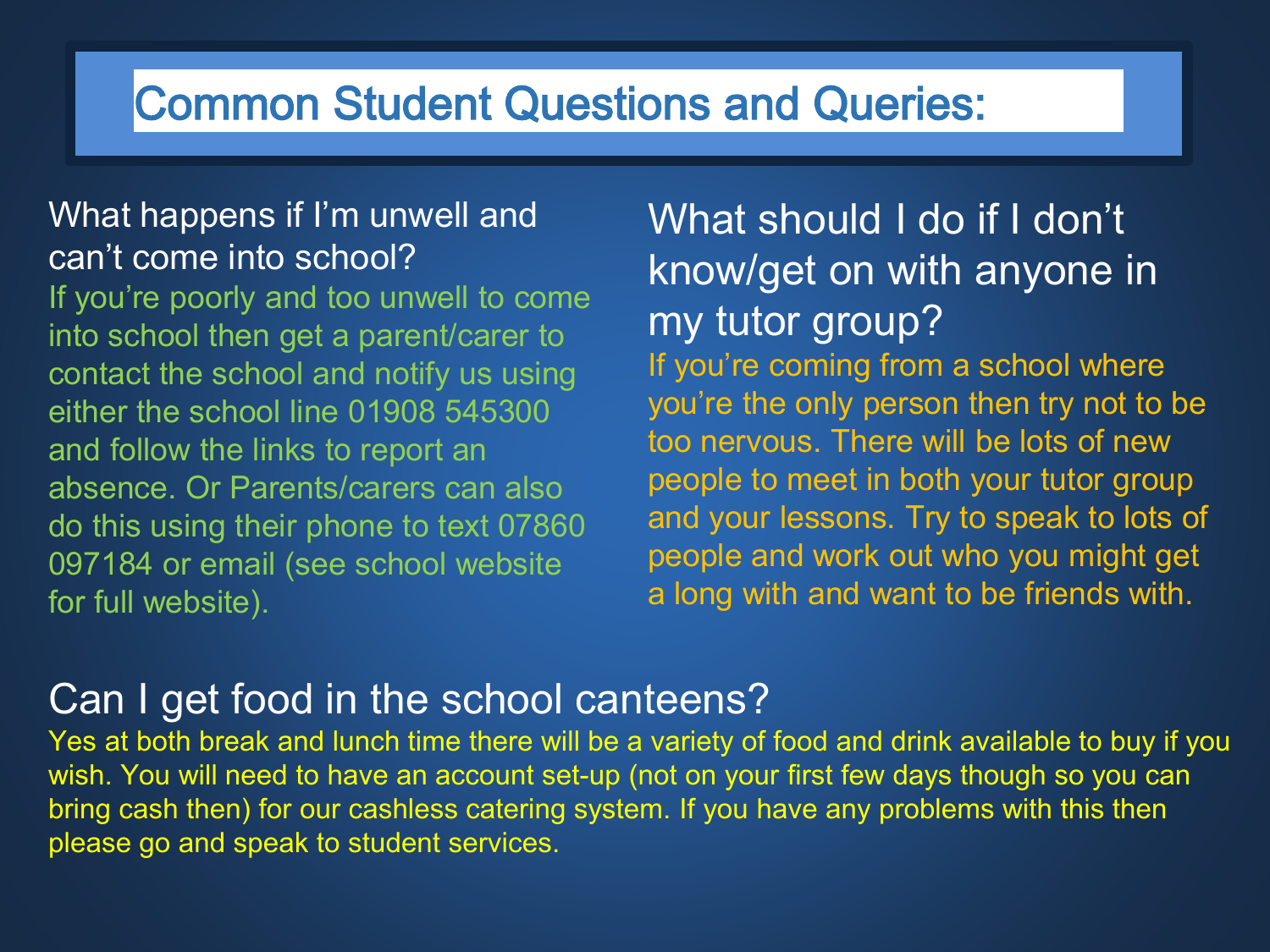### Where do I enter the school?

Normally students should enter through the large school gates (grey gates) near to reception (have a look on the virtual tour to try and see where this is. Due to covid-19 we have also opened up the side gate from the car park and this might be accessible in September too! We'll update you when you arrive for your first day.

### What will my teachers be like?

You will have a variety of different teachers with different styles teaching you throughout the day. Whilst some might be your favourites and others might not be your preference, the variety will hopefully keep lessons interesting and allow you to develop the skills to work with different people across the school. All teachers will follow the same curriculum and behaviour expectations set by the school's behaviour policy so make sure you are clear on these and ask politely if you are not. Remember excellence, innovation and RESPECT!

#### How do I get involved in school groups like Student Voice or Learning Ambassadors?

In assemblies and tutor time you will be told about different groups and how to enter so make sure you listen carefully and see the appropriate person (or your tutor) if you need more details on how to get involved!